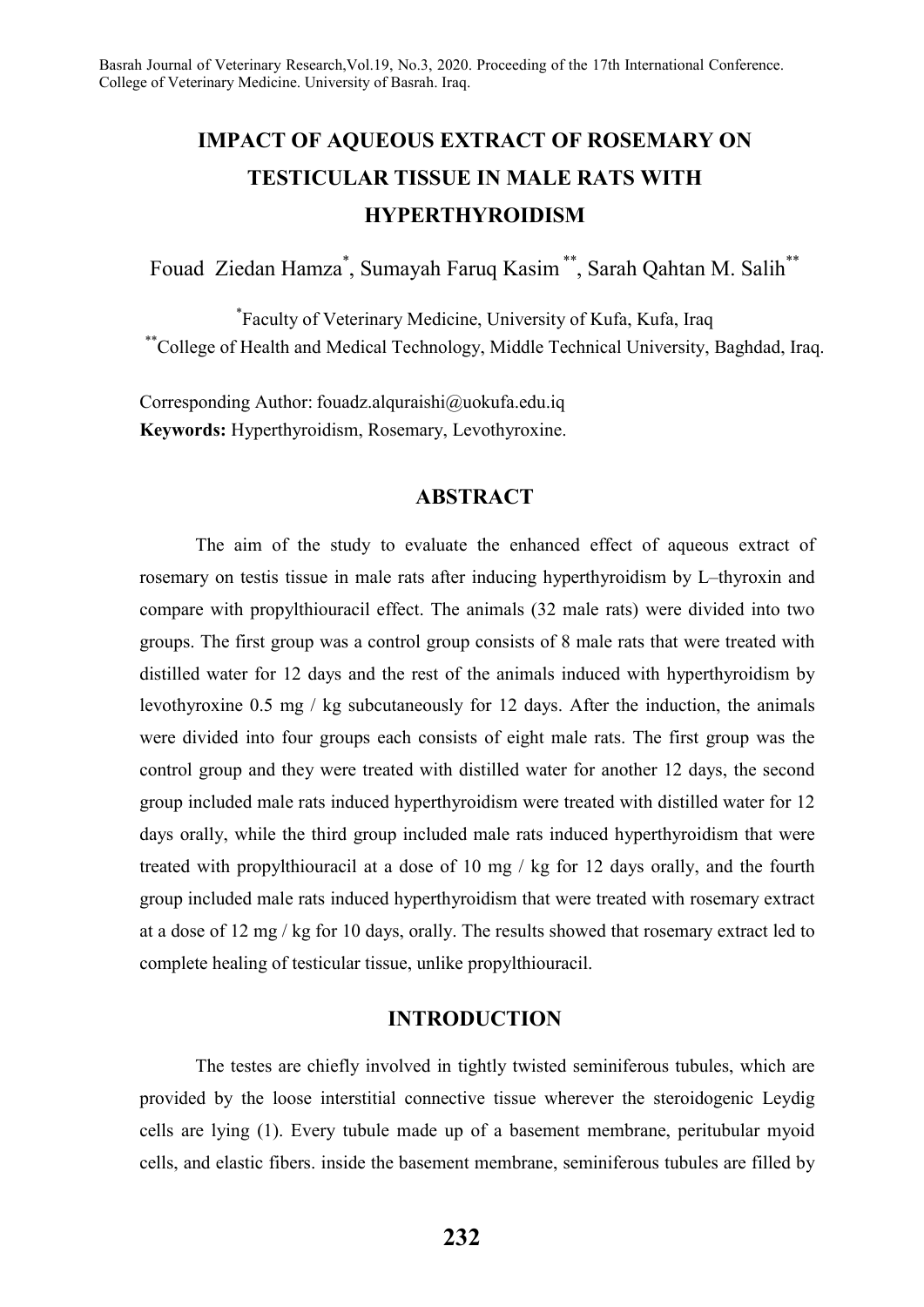a columnar epithelium that consists of somatic Sertoli cells and germ cells. the close Sertoli cells are linked by tight specialized junctions to form the diffusion barrier, the socalled blood-testis barrier, that divides the seminiferous tubule into two functional sections, the basal and the adluminal.The basal compartment composed of spermatogonia, Sertoli cells, and preleptotene/leptotene spermatocytes (2).

Hyperthyroidism is characterized by increased circulating T4 levels, compromised responsiveness of LH and follicle-stimulating hormone, altered endocrine profile, all of which result in impaired testicular functions, morphology, reduced seminiferous tubule diameter, delayed spermatogenesis, stunted sperm development and reduced sperm motility (3).

Thyroid hormone is a major metabolic regulator of testicular development and function that could influence spermatogenesis (4).

R. officinalis L., publicly known as rosemary, is a herbal plant belonging to the Lamiaceae family and originated from the Mediterranean zone. However, it can be found everywhere in the world. It is an aromatic and perennial plant, bush-shaped with full leaves branches, having up to two meters height and green leaves that exude a characteristic aroma. R. officinalis might be applied as a spice in cooking, as food industry natural preservative, and as an ornamental and medicinal herbal plant (5, 6).

Administration of rosemary orally reduced fertility in male albino rats. The weights of reproductive organs were markedly decreased. The weight, size, and secretory function of testes, epididymides, seminal vesicles, ventral prostates, and vasa deferentia are closely regulated by androgens (7).

Propylthiouracil (PTU) is an anti-thyroid drug which prohibits both the synthesis and release of thyroid hormones in thyroid gland (8). Previous studies have shown that transient neonatal hypothyroidism, induced by treatment with PTU, increases testicular size, Sertoli cell numbers, and daily sperm production in the adult rat and mouse (9). This study revealed the effect of aqueous leaves extract of rosemary and Propylthiouracil on testicular tissue in male rats with hyperthyroidism.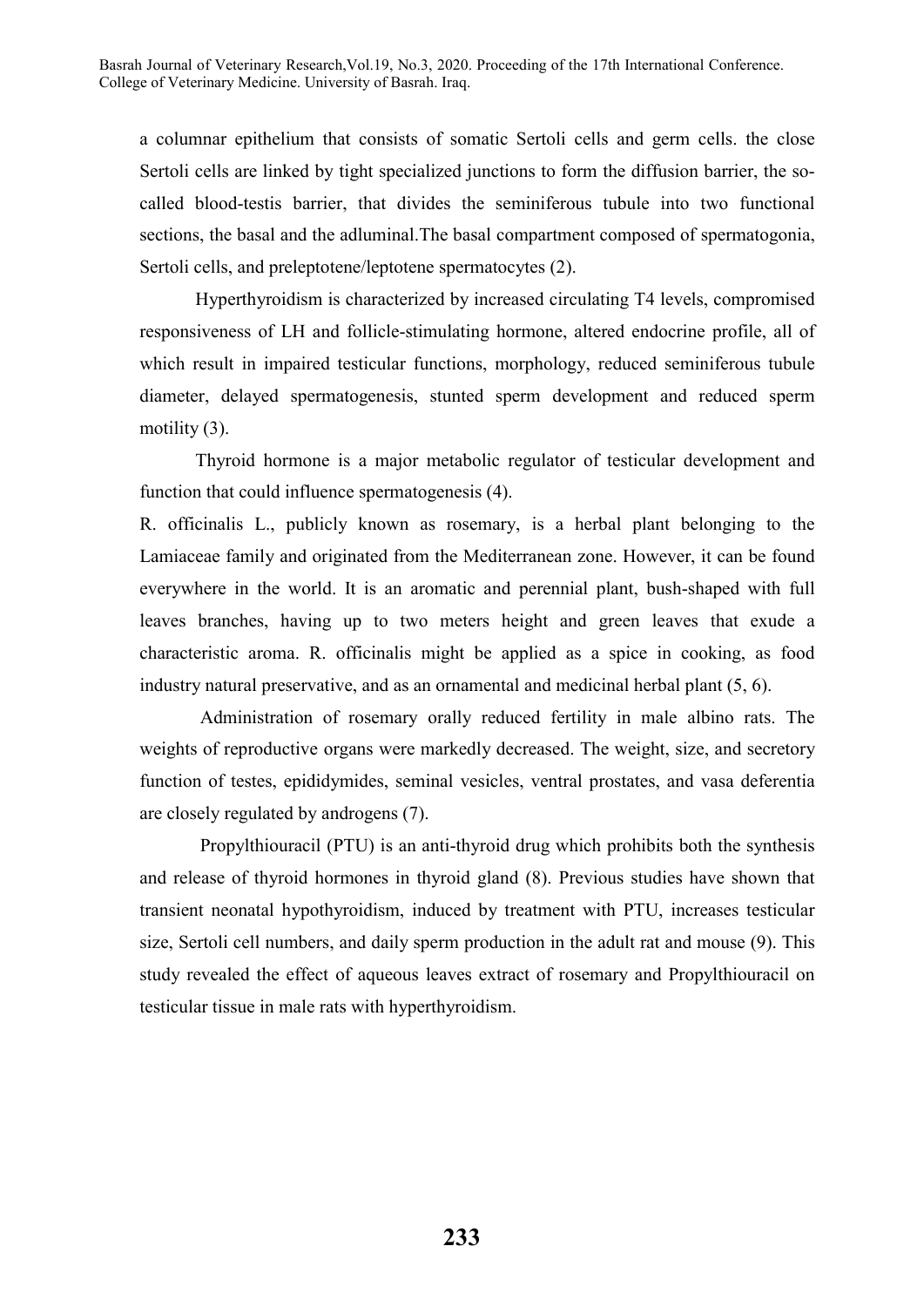# **MATERIALS AND METHODS**

- **1. Chemicals:**-propylthiouracil (PTU) **and**-L-Thyroxine (T4)
- **2.Preparation of extracts:** The leaves of Rosemary were brought from a market in Kufa, the leaves were ground and stored in the dark. 10 g of the powder was stirred in 100 ml of distilled water at 50 °C for half an hour. Then through a rough cloth and a filter paper, the extract was filtered, and then the filter was dried completely by freezing and then it was used (10).
- **3.Histopathological analysis:** The animals were sacrificed under light anesthesia and testis were immediately removed and saved in formalin 10%, and then it was prepared for standard methods of tissue segmentation and examined under a light microscope.
- **4. Experimental animal design:**

# **Induction of hyperthyroidism by L-thyroxin:**

Thirty-two male rats were divided into two groups. The first group included 8 rats, the control group was received 0.1 ml/day distilled water orally by gavage. The second group included 24 rats that were treated with Levothyroxine for 12 days 0.5mg/kg subcutaneously for the purpose of induction of hyperthyroidism (11).

After the induction of hyperthyroidism we divided the animals into 4 groups, each group containing 8 male rats that treated for 24 days as a negative control group, animals were received 0.1 ml/day distilled water orally by gavage for 24 days.

A positive control group (hyperthyroidism), animals were treated subcutaneously for successive 12 days with Levothyroxine 0.5 mg/kg. From the  $13<sup>th</sup>$  to  $24<sup>th</sup>$  day the animals were received 0.1 ml/day distilled water orally by gavage. Hyperthyroidism treated with PTU, animals were treated subcutaneously for successive 12 days with Levothyroxine 0.5 mg/kg. From the 13<sup>th</sup> to 24<sup>th</sup> day the animals were received 10 mg/kg propylthiouracil orally by gavage. Hyperthyroidism treated with rosemary, animals were treated subcutaneously for successive 12 days with Levothyroxine 0.5 mg/kg. From the  $13<sup>th</sup>$  to  $24<sup>th</sup>$  day the animals were received 10 mg/kg aqueous leaves extract of rosemary (*Rosemarinus officinalis*) orally by gavage.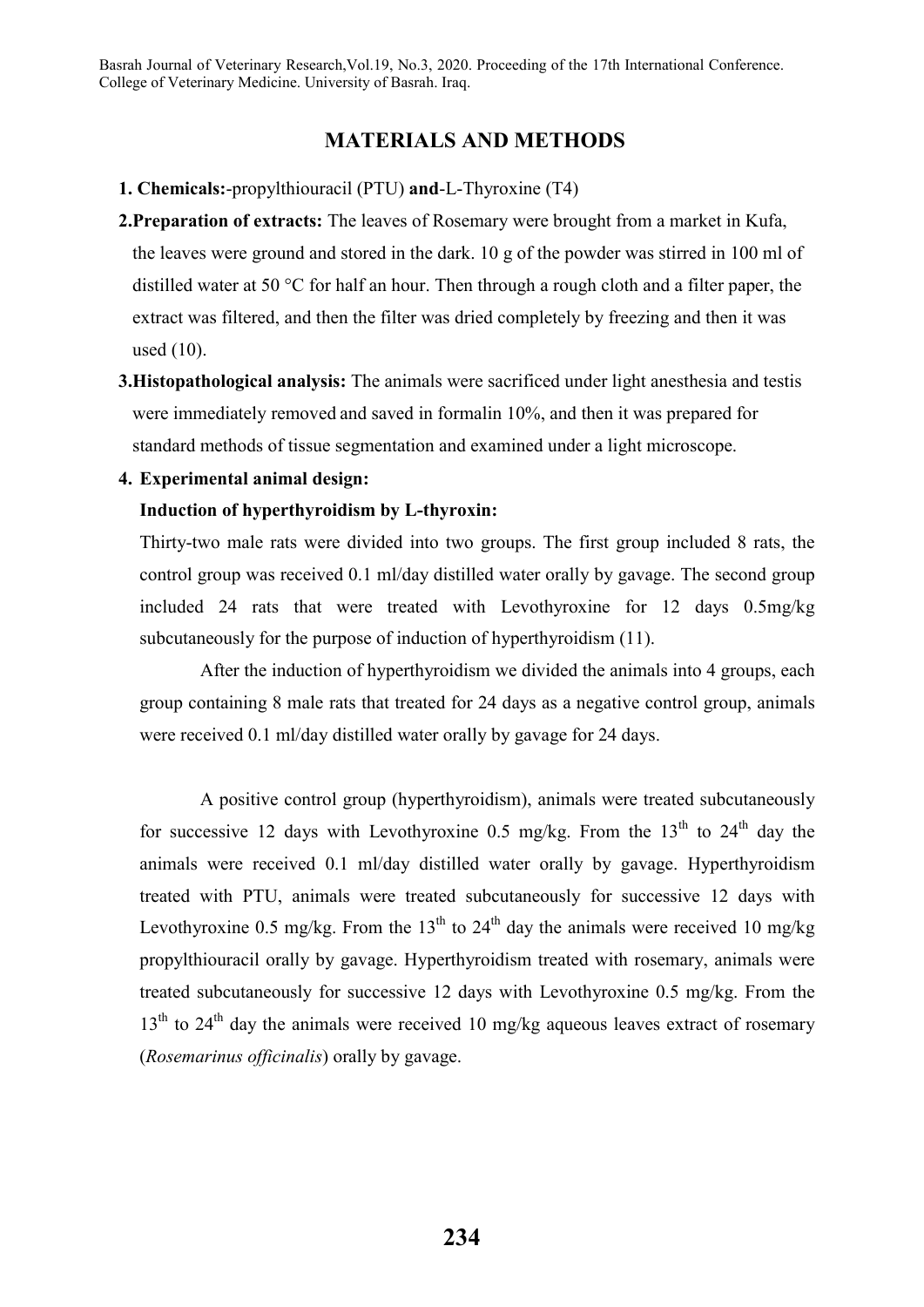## **RESULTS**

#### **Histological Findings:**

.

The testicular tissue sections findings were different among the experimental groups and the negative control group. In negative control group, the histological section for testis showed normal seminiferous tubular architecture, spermatogenetic activity, and normal interstitial cells and no significant occupied lesion whereas the histopathological section of positive control group showed amyloid accumulation between seminiferous tubules with blood vessels congestion and damage in the some connective tissue septa of seminiferous tubules as presented in (Fig. 1.)Histological section of testis treated with 10 mg/kg propylthiouracil showed sever blood vessels congestion with necrotizing cells of seminiferous tubules including spermatogonia cells, sertoli cells and primary spermatocytes, seminiferous tubules flattened and elongated with damage of connective tissue of septa between seminiferous tubules to give strong attachment between these tubules as presented in (Fig. 2.). Finally in (Fig. 3.) The histological section of testis that treated with 10 mg/kg aqueous leaves extract of rosemary (Rosemarinus officinalis) showed the testicular texture back to normal structure after successive twelve days of treatment.



**Fig.1. (A)** Negative control group. Histological section for testis is showing normal seminiferous tubular architecture, spermatogenetic activity, and normal interstitial cells and no significant occupied lesion in the testis section, H&E, 20X.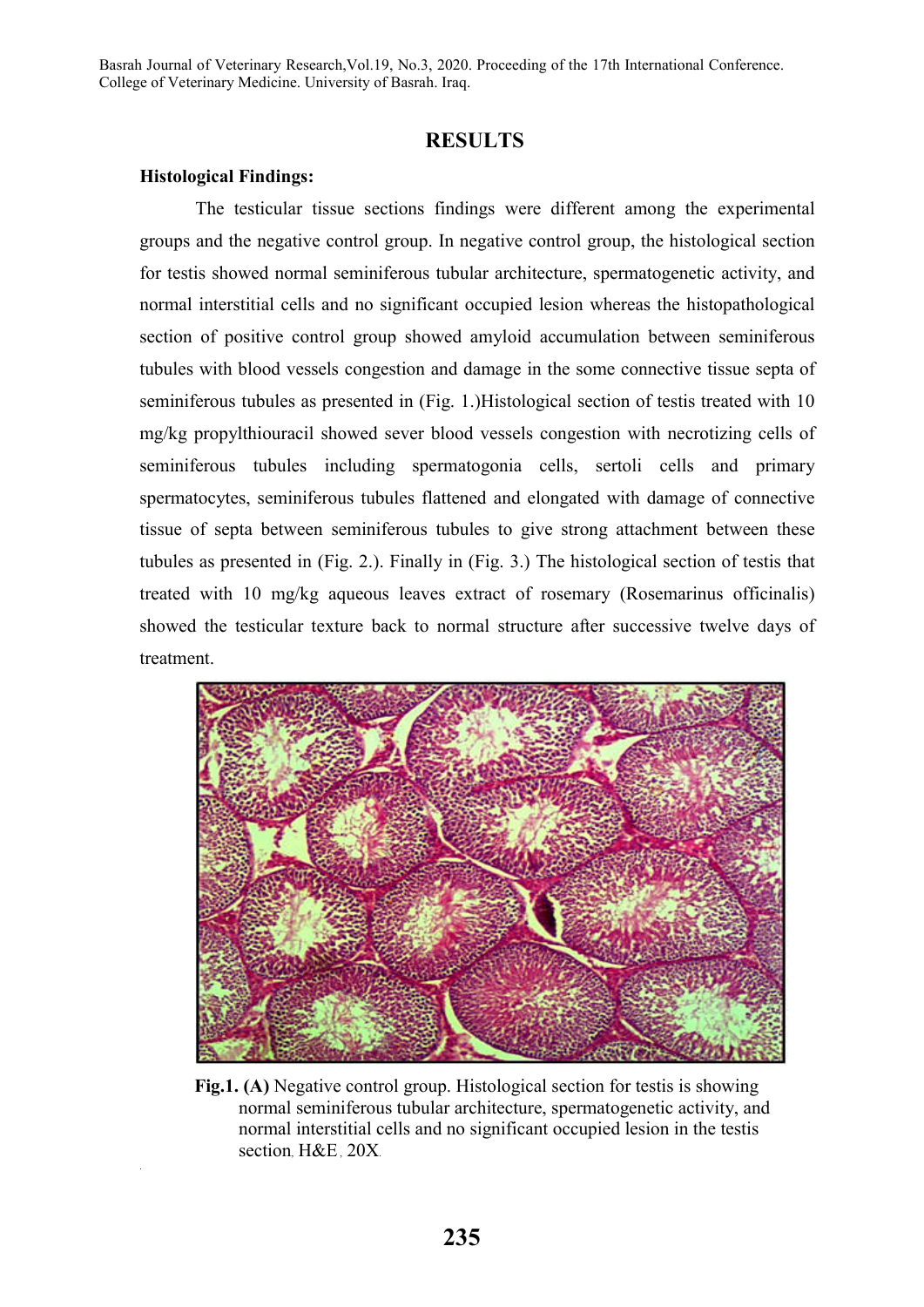

**Fig 1(B)** Positive control group given Levothyroxine 0.5 mg/kg s.c. the histopathological section of testis is showing amyloid accumulation between seminiferous tubules (black arrow) with blood vessels congestion (yellow arrow) and damage in the some connective tissue septa of seminiferous tubules (blue arrow),



**Fig.2.** Group treated with 10 mg/kg propylthiouracil **(A)** Histological section for testis is showing sever blood vessels congestion (black arrow) with necrotizing cells of seminiferous tubules including spermatogonia cells, sertoli cells and primary spermatocytes (blue arrow) H&E, 20X.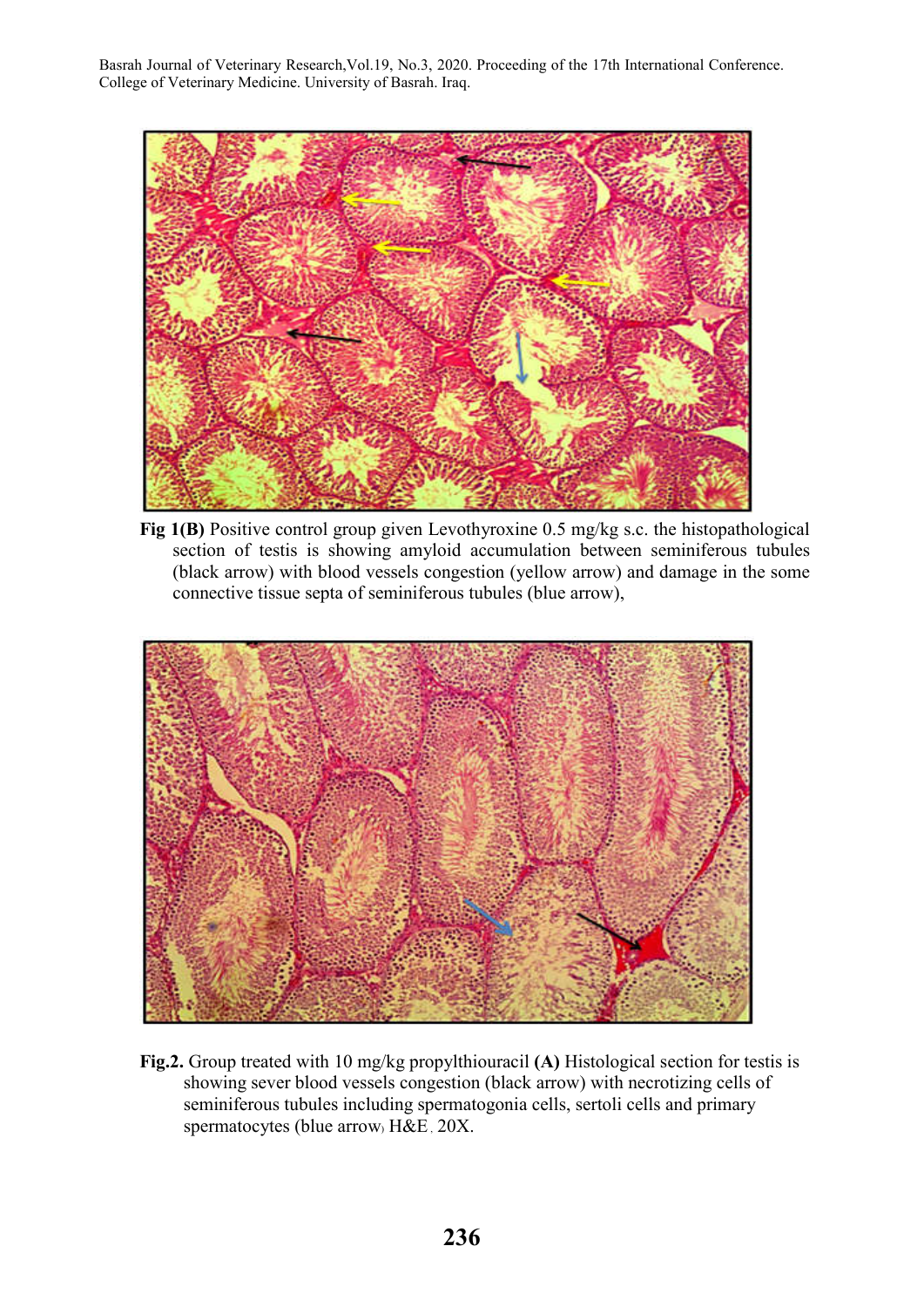

**Fig 2 :** Group treated with 10 mg/kg propylthiouracil (B)Histopathological section for testis is showing seminiferous tubules flattened and elongated (blue arrow) with damage of connective tissue of septa (yellow arrow) between seminiferous tubules to give strong attachment between these tubules, H&E, 20X



**Fig.3.** Group treated with 10 mg/kg aqueous leaves extract of rosemary (*Rosemarinus officinalis*). The histological section of testis treated is showing the testicular texture back to normal structure after (12) days of treatment, H&E, 20X .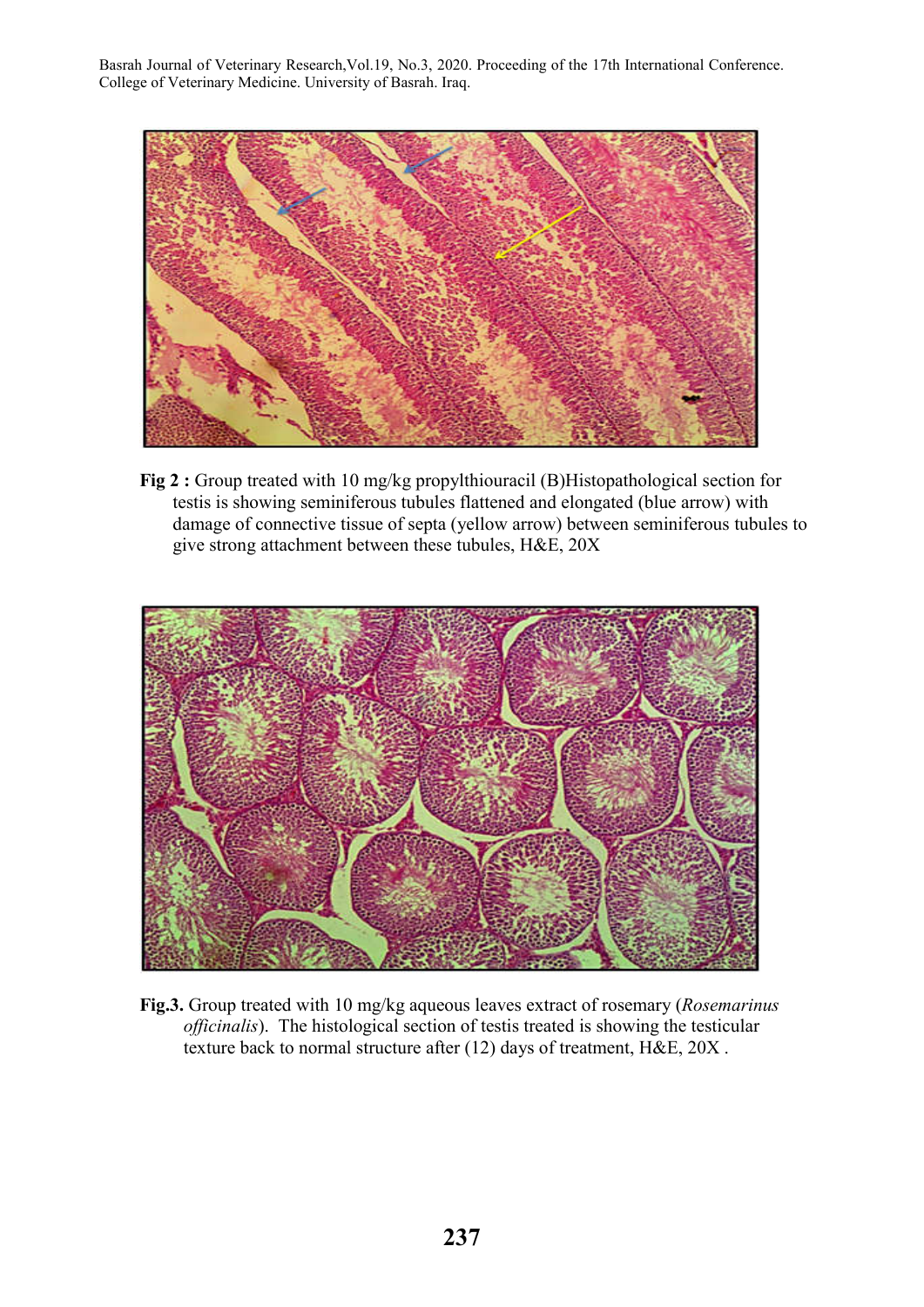## **DISCUSSION**

Thyrotoxicosis in rats is dealt with late Leydig cell maturation and alterations of spermatogenetic (12). Hypothyroidism and thyrotoxicosis are dealt with changes affected functions of the endocrine, sexual, or reproduction (13). The propylthiouracil treatment, an antithyroid remedy, caused a maturation to cease of spermatogenesis, lowering the number of Leydig cells, reduce the tubular diameter, lead to interstitial edema and condensation of the basement membrane (14).

In contrast, rosemary showed a substantial beneficial effect in comparison of PTU on the testicular tissue; in which the latter caused many defectives. A previous study showed that oral administration of rosemary reduced fertility in male albino rats (15). Rosemary (*Rosemarinus officinalis*) is one of the household herbs that include a number of phytochemicals, including camphor, betulinic acid, caffeic acid, ursolic acid, the antioxidants carnosic acid and rosmarinic acid, it used in traditional medicine to treat a set of troubles (16). Extracts of rosemary leaves contain flavonoids and phenols which possess a diversity of bioactivities in vitro including antibacterial, antitumor, antinociceptive, antioxidant, antidiabetic, antithrombotic, antiulcerogenic, antiinflammatory agents, and antidiuretic (17).

Therefore, this paper established scientifically the use of the aqueous leaf extract of rosemary as an ameliorator in recovering the testicular changes that had induced by levothyroxine, rosemary showed full recovery in these changes represented in normal testes tissue with no significant occupied lesion in comparison to the effect of PTU. The reason for the improvement in the testicle using the aqueous extract of rosemary can be attributed to the fact that it contains many antioxidants.

#### **Acknowledgements:**

Many thank to Dr. Saif Sattar Rasheed for his help and all the facilities in reading the histopathological sections.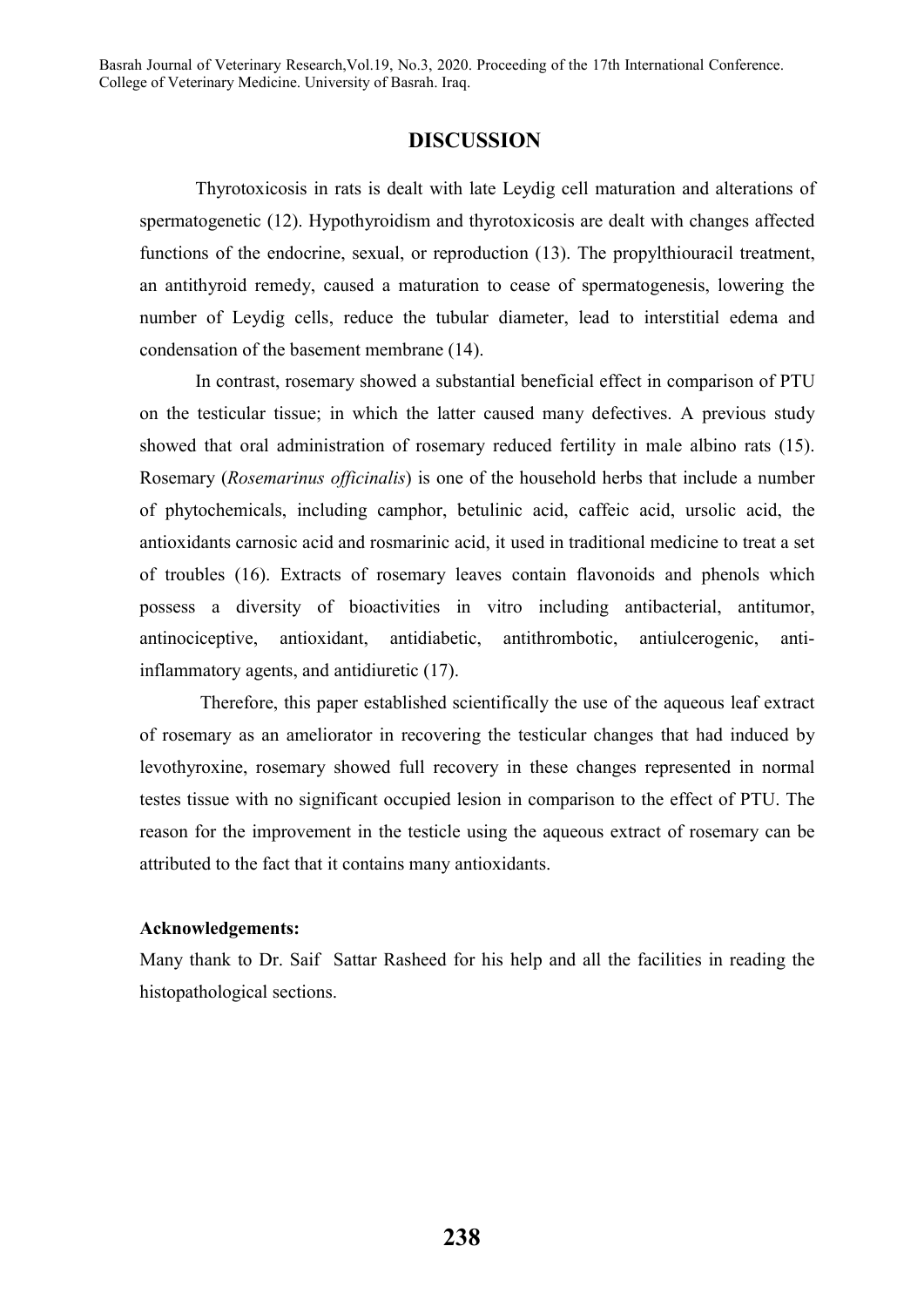#### **REFERENCES**

- **1-Riley, S. C., Leask, R., Denison, F. C., Wisely, K., Calder, A. A., & Howe, D. C. (1999).**  Secretion of tissue inhibitors of matrix metalloproteinases by human fetal membranes, decidua and placenta at parturition. *Journal of Endocrinology*, *162*(3), 351-359.
- **2-Cheng, C. Y., & Mruk, D. D. (2002).** Cell junction dynamics in the testis: Sertoli-germ cell interactions and male contraceptive development. *Physiological reviews*, *82*(4), 825- 874.
- **3-Wortsman, J., Rosner, W., & Dufau, M. L. (1987).** Abnormal testicular function in men with primary hypothyroidism. *The American journal of medicine*, *82*(2), 207-212.
- **4-Wagner, M. S., Wajner, S. M., & Maia, A. L. (2008).** The role of thyroid hormone in testicular development and function. *The Journal of endocrinology*, *199*(3), 351.
- **5-González-Trujano, M. E., Peña, E. I., Martínez, A. L., Moreno, J., Guevara-Fefer, P., Deciga-Campos, M., & López-Muñoz, F. J. (2007).** Evaluation of the antinociceptive effect of Rosmarinus officinalis L. using three different experimental models in rodents. *Journal of ethnopharmacology*, *111*(3), 476-482.
- **6- Rašković, A., Milanović, I., Pavlović, N., Ćebović, T., Vukmirović, S., & Mikov, M. (2014).** Antioxidant activity of rosemary (Rosmarinus officinalis L.) essential oil and its hepatoprotective potential. *BMC complementary and alternative medicine*, *14*(1), 225.
- **7-Agrawal, S., Chauhan, S., & Mathur, R. (1986).** Antifertility effects of embelin in male rats. *Andrologia*, *18*(2), 125-131.
- **8-Moriyama, K., Tagami, T., Usui, T., Naruse, M., Nambu, T., Hataya, Y., ... & Nakao, K. (2007).** Antithyroid drugs inhibit thyroid hormone receptor-mediated transcription. *The Journal of Clinical Endocrinology & Metabolism*, *92*(3), 1066- 1072.
- **9- Hess, R. A., Cooke, P. S., Bunick, D. A. V. I. D., & Kirby, J. D. (1993).** Adult testicular enlargement induced by neonatal hypothyroidism is accompanied by increased Sertoli and germ cell numbers. *Endocrinology*, *132*(6), 2607-2613.